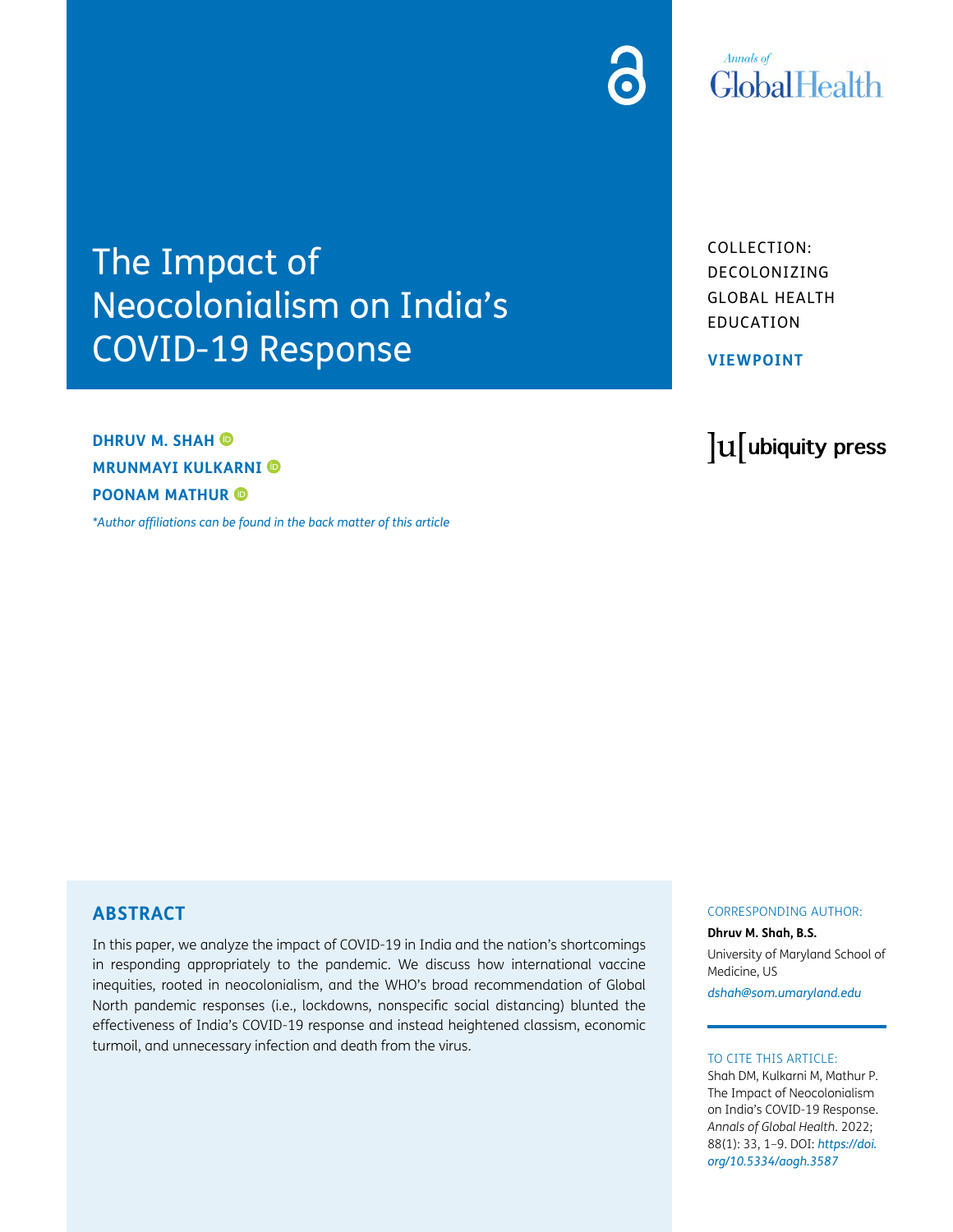*Witnessing the waves of the current pandemic ravage our family members, close friends, and their communities in India was heart wrenching.*

*We gathered the South Asian community at UMB and asked the president of the University of Maryland Medical System Dr. Mohan Suntha a simple question: "What can UMMS do to help?" UMMS had pledged \$4.5 million in medical supplies & equipment donations to India & Sri Lanka.*

*We are grateful to UMMS for their contributions. Yet as first-generation citizens of a neocolonial power with higher access to vaccines and healthcare, we still felt a deep cognitive dissonance. The genesis of this viewpoint came from those unresolved feelings.*

#### **INTRODUCTION**

SARS-CoV-2 (COVID-19) has been the world's deadliest, and most globally mismanaged, pandemic in recent history. As of September 2021, it killed a known 4.6 million people and infected 226 million people worldwide [\[1](#page-6-1)]. To provide a point of comparison, the world's last pandemic, the 2009 Swine Flu (H1N1) pandemic, killed an estimated 0.5 million globally [[2\]](#page-6-1). After impacting China, COVID-19 spread extensively in Global North countries including Italy, Spain, and the United States [\[3\]](#page-6-1). Given its initial impact on these locations, influential Western media fixated on how the pandemic affected high-income countries (HICs), and many initial control recommendations from organizations such as the United Nations (UN) and its specialized agency, the World Health Organization (WHO), were provided in this context. However, COVID-19 was also ravaging many low- and middle-income countries (LMICs).

India has been particularly devastated by COVID-19. At this time, India has an official death count of about 400,000, but the true death toll has been projected to be an order of magnitude greater: 3 to 3.9 million [\[4](#page-6-1)]. For perspective, this estimate is 85% of the today's reported global death count across all countries [[1](#page-6-1)]. India's massive underreporting is in part due to the country's overburdened hospitals [[4\]](#page-6-1).

In this paper, we will analyze the impact of COVID-19 in India and the country's shortcomings in responding appropriately to the pandemic. Paradoxically, although COVID-19 is clearly a global crisis that does not stop at national borders (the word pandemic itself means "all people"), a homogeneous global response is not appropriate or effective. This paper argues that it is imperative to respond to the virus in a country-specific manner to dampen its rampage. Blanket pandemic responses that work in the Global North have not worked in countries such as India given differences in demographics, culture, and economic structure. Further, using India as an example, we argue that international pressure from the WHO and UN to adopt pandemic control and response measures created by and for HICs is a form of neocolonialism. In addition to the non-contextual application of Global North pandemic responses to India, we discuss how international vaccine inequities rooted in neocolonial power dynamics further blunted India's COVID-19 response, which ultimately heightened classism, economic turmoil, and the unnecessary death of India's citizens.

#### **A SUMMARY OF INDIA'S COVID-19 RESPONSE**

On January 30, 2020, the WHO declared the COVID-19 outbreak a "public health emergency of international concern" (PHEIC) [\[5\]](#page-6-1). On March 11, 2020, the WHO declared COVID-19 a pandemic, and on March 24, the Government of India announced a 21-day lockdown effective four hours after its announcement [[6\]](#page-6-1). This included the closure of all educational establishments, official mass gatherings, and public transport, as well as physical distancing and a mask mandate in populous public areas [\[7](#page-6-1), [8\]](#page-6-1). India's infrastructure was not prepared to bear the implications of this sudden announcement. The abrupt lockdown propagated socio-economic disparities, with consequences like food insecurity and unemployment for daily wage workers.

India's initial lockdown in response to the first wave of infection was extended until June 7, 2020 and was followed by phased relaxations called "unlocks." After the initial wave, India had Shah et al. **2** *Annals of Global Health* DOI: [10.5334/aogh.3587](https://doi.org/10.5334/aogh.3587)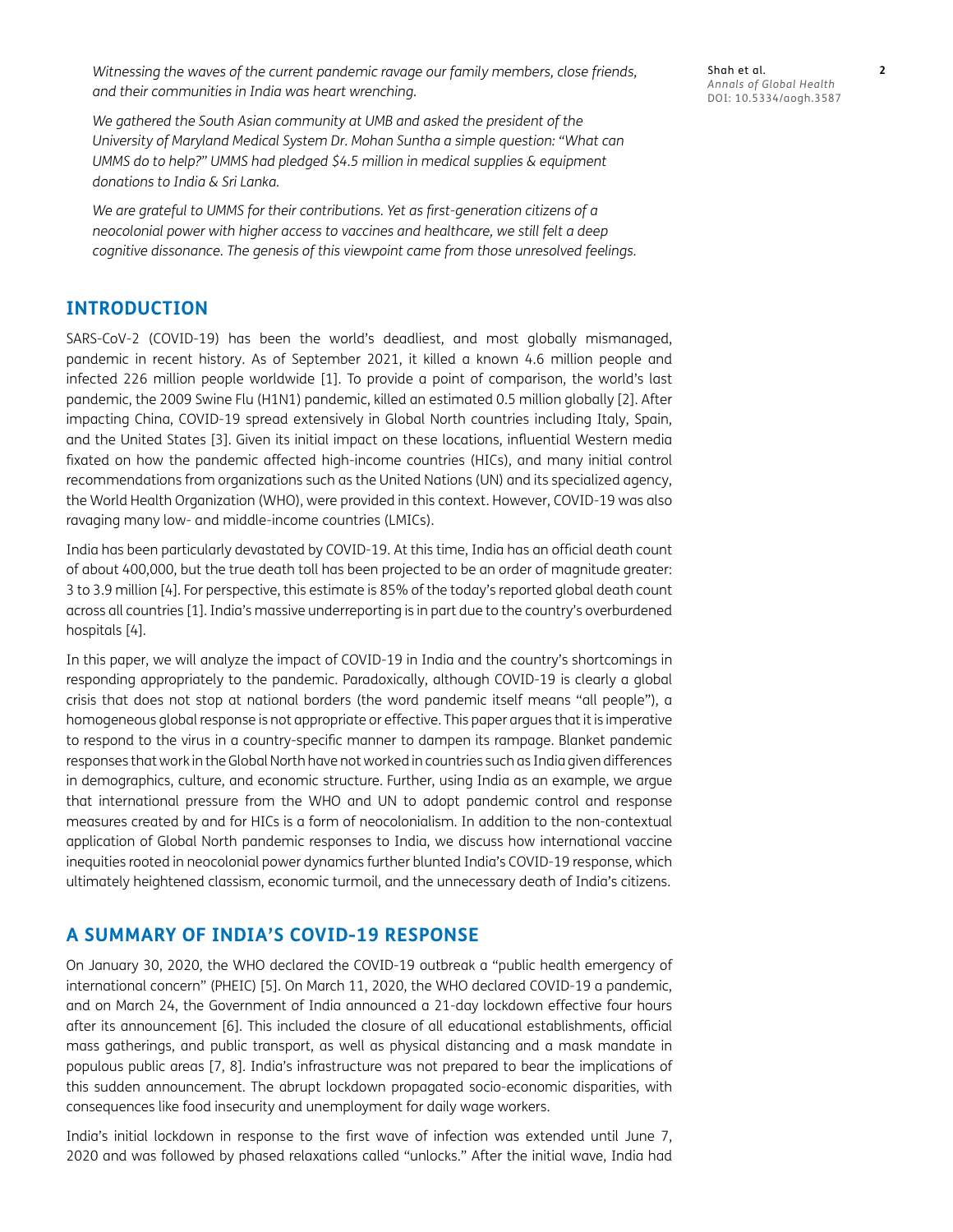seemingly low COVID-19 infection and death rates. India's Ministry of Health & Family Welfare went from reporting almost 100,000 new COVID-19 cases a day in September 2020 to about 9,100 new cases a day in January 2021 [[9\]](#page-6-1). Experts postulated many theories for how such few cases were occurring in a country with limited social distancing and a population of 1.4 billion, including theories about India's heat and humidity, increased immunity due to prevalence of other diseases, and India's young population [\[9](#page-6-1)]. Unfortunately, within 3 months, by March 2021, India experienced a second wave of COVID-19 cases and deaths much more profound than the first.

By April 9, 2021, India had the highest number of daily cases globally. This second wave of COVID-19 was, in part, due to double- and triple-mutant strains of SARS-CoV-2 that were more pathogenic than initial strains [[9,](#page-6-1) [10\]](#page-7-0). As a result, there was a dramatically reduced supply of essential treatments and oxygen in India, as well as many other LMICs, resulting in an increased death rate in the younger population [[9\]](#page-6-1).

India's COVID-19 response differed during the second wave compared to the first, due to the shift in responsibility from the federal to state governments. In India, public health measures are typically the duty of the state governments. During the first wave, the federal government asserted its authority to impose a nationwide lockdown. While technically a violation of India's constitution, this decision arose organically in response to the severity of the COVID-19 crisis. It was rationalized using the precedent set by the Epidemic Disease Act of 1897, as discussed in the next section. However, during the second wave, states exerted their constitutional power and took responsibility for the public health response, which limited their access to key federal resources. As a result, states were unable to scale up key public health interventions, such as vaccination strategies for COVID-19 [[11\]](#page-7-0). This was compounded by inherent public health roadblocks present in India, such as regional variations in health literacy, healthcare inequity, and poor risk perceptions [\[12\]](#page-7-0). The state government responses were blunted further by numerous mass gatherings in religious settings, festivals encouraging mass participation, political rallies, and protests, all of which accelerated infection and mortality rates [[11, 12\]](#page-7-0).

#### **INDIA'S COLONIAL HISTORY**

India's colonial history is crucial to understanding certain gaps in India's COVID-19 response. The formal occupation of the British crown in India began in 1858 and lasted until 1947. During this occupation, Indians were banned from holding higher positions of power in the central government. Even local Indian authorities were hand-picked based on their loyalty to the British. India gained its hard-fought independence on August 15, 1947. Thus, the Republic of India is just 75 years old, and still establishing itself economically and politically in today's world.

India's relative youth means it is inexperienced with managing infectious outbreaks. The Bombay Plague epidemic of 1896 and the 1918 flu pandemic both occurred during British rule. During the former outbreak, the British passed the Epidemic Disease Act of 1897, which allowed the colonial state and central government to impose dominion over regional Indian authorities [[13\]](#page-7-0). This same Act was adapted and used to authorize federal intervention during India's first wave response in March 2020. While this released federal funds to fight the pandemic, it also limited the ability of states to craft locally appropriate control measures. Such indiscriminate reuse of a colonial era Act failed to recognize that both federal and state responses were needed to handle COVID-19 in India. In retrospect, the most effective response would have been federal support of state-led local solutions.

# **HOW CLASSISM AND NEOCOLONIALISM BLUNTED INDIA'S COVID-19 RESPONSE**

Internal classism (i.e., discrimination against those in a lower social class) and external neocolonialism blunted the effectiveness of India's COVID-19 response through two mechanisms: 1) international encouragement for the blanket application of Global North pandemic responses irrespective of India's unique challenges, and 2) global vaccine inequalities resulting in unnecessary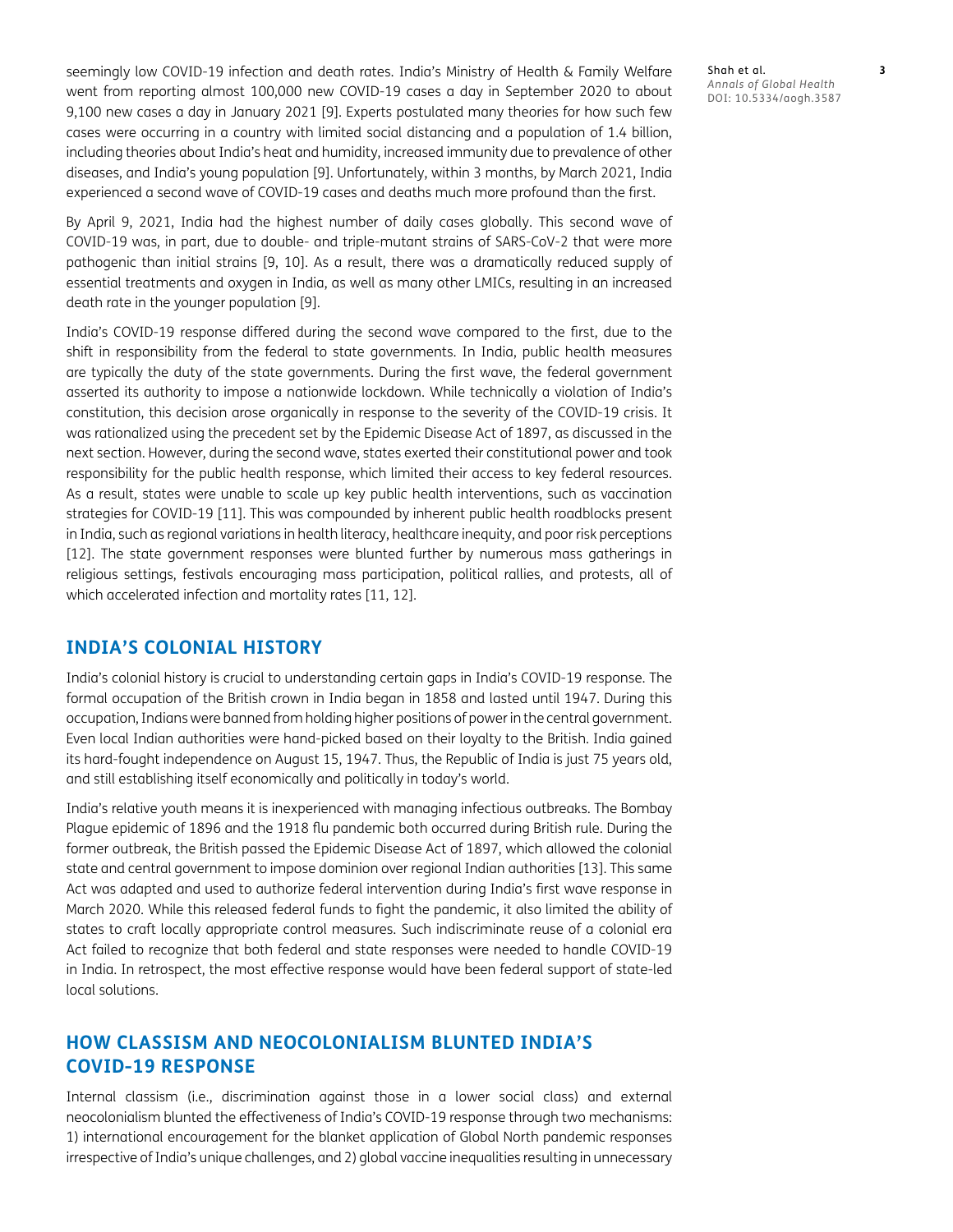morbidity and mortality for India's citizens. The former represents an ideological neocolonialism, as the blind application of Global North strategies magnified classism in India. The latter highlights resource-based neocolonialism, as Global North countries secured costly vaccine availability for their own nations with little regard to LMICs like India.

**THE LACK OF AN INDIA-CENTERED PANDEMIC RESPONSE**

After the COVID-19 PHEIC was declared in January 2020, the WHO announced, "all countries should be prepared for containment, including active surveillance, early detection, isolation and case management, contact tracing and prevention of onward spread of [SARS-CoV2], and to share full data with WHO" [\[5](#page-6-1)]. These containment measures, outlined by the WHO's International Health Regulations (IHR), included nationwide lockdowns, social distancing, and closing public transport. All these measures were adopted by India, despite the lack of space and resources that made it difficult to implement such measures. Specifically, India's vast population and cultural norms made universal lockdown and social distancing challenging. For instance, the city of Mumbai has the same population as Australia, however it only has 0.05% of the area [[14](#page-7-0)]. Additionally, 40% of all Indian homes are comprised of a single room as living space [[15](#page-7-0)]. Such high-density urban areas and living conditions with multi-generational households make it difficult to quarantine symptomatic individuals. Research has demonstrated that dense housing capacity and decreased housing size increases the risk for testing positive for COVID-19 by 31% [\[16\]](#page-7-0). Limited space also complicated sale of food in urban areas where informal vendors and markets are the norm. Food vending in several parts of India was shut down due to crowding in limited shop spaces creating a hardship for vendors and consumers alike [[17](#page-7-0), [18\]](#page-7-0).

Normative social distancing recommendations appropriate in HICs were equally difficult to achieve in rural Indian settings, where families often share a single water source and worked in close proximity on farms. Strong cultural and religious traditions throughout India also made it difficult to enforce social distancing policies. From March to April 2021, a sequence of "superspreader" mass congregations were permitted by Prime Minister Narendra Modi, including the Kumbh Mela religious festival, which had an estimated attendance of 9.1 million pilgrims [[19\]](#page-7-0). These gatherings likely precipitated India's second COVID-19 wave [\[19](#page-7-0)].

The WHO and IHR have been criticized for providing guidelines which focus on European and North American HIC's and overlook the lack of resources in Global South LMICs such as India [[20](#page-7-0)]. IHR's recommended public health responses are not appropriate for countries with fewer resources nor presented with multiple implementation options for varied settings [\[21\]](#page-7-0). For instance, in 2020 India had only one bed per 1,000 patients—significantly fewer than WHO's prescribed standards of three beds at minimum per 1,000 patients [[22](#page-7-0)]. Despite knowledge of these limitations before the COVID-19 crisis, the WHO did little to modify their recommendations for LMIC's accordingly.

#### **CLASSISM DURING INDIA'S COVID-19 RESPONSE**

Western-centric pandemic measures specifically affected the Indian labor sector. Over one-third (37%) of India's population consists of migrant workers who lack job security and financial support from the government [[23](#page-7-0)]. India's sudden lockdown in March 2020, which shut down factories and public transportation, pushed millions of migrant workers into unemployment [[6\]](#page-6-1). The cessation of public transportation prevented these workers from returning to their villages. Migrant workers were forced to walk anywhere between 10 to 1000 km with minimal food and water. A month into the shut-down, the Indian government operated a limited number of "Shamrik Special" trains to help the migrant workers return home. While Global North countries such as the US could more successfully use social distancing as one primary method to slow the spread of the virus, a large group of Indian citizens had to use crowded public transportation to relocate.

At the end of March 2020, the Indian government announced the equivalent of a \$22.5 billion USD stimulus package for vaccine development, loans for businesses, and food security/cash transfers. A component of the package was expansion of India's National Food Security Act (NFSA) to provide extra monthly allocations of grain to 80 million migrant workers stranded in different

Shah et al. **4** *Annals of Global Health* DOI: 10.5334/aogh.3587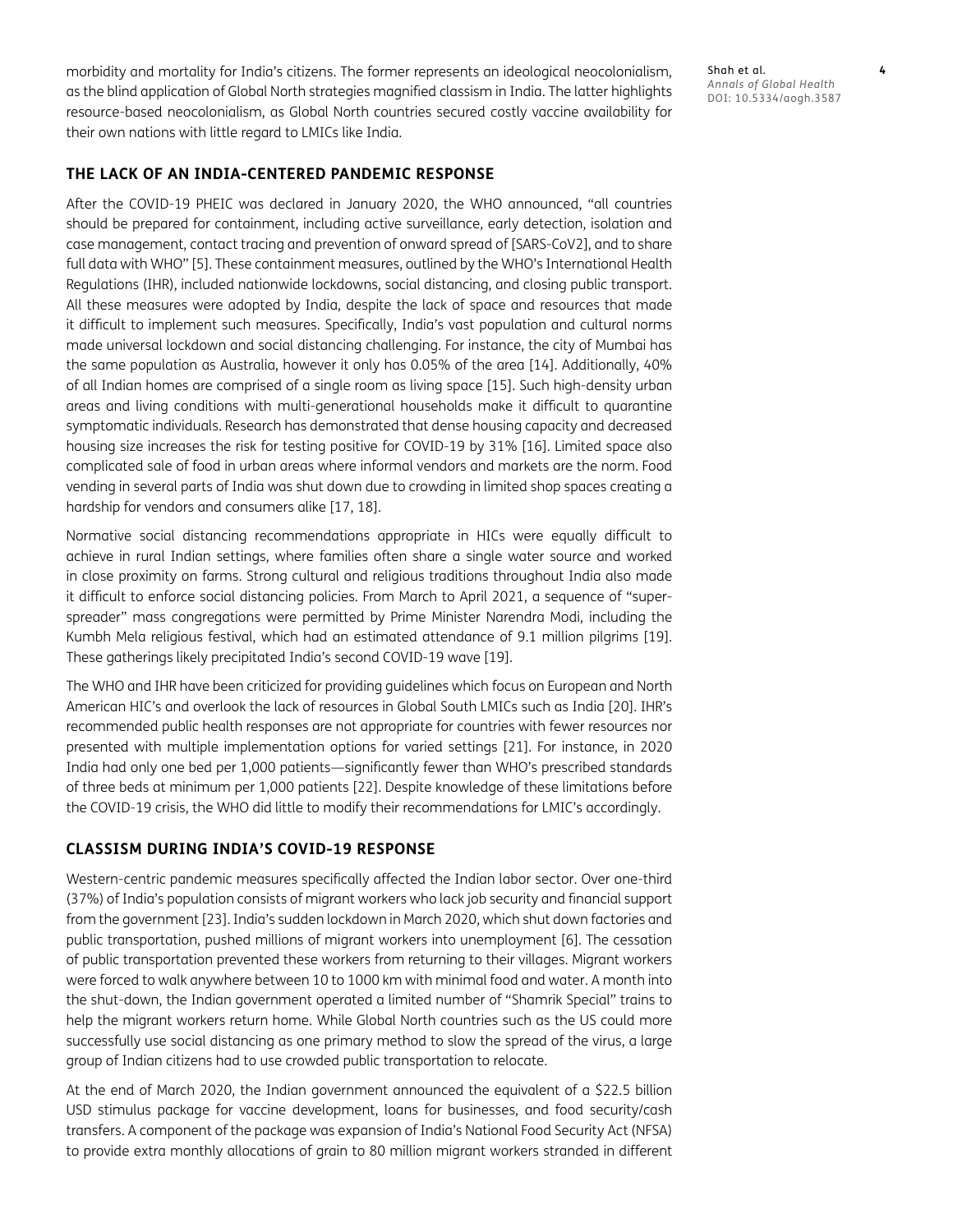states. Unfortunately, in order to redeem this relief, eligible citizens had to provide a ration card that only 59% of covered Indians hold [[24](#page-7-0)]. This gap in ration card coverage is due to NFSA's use of data from the 2011 census, which did not account for a population growth of over 150 million [[24\]](#page-7-0). The next census, planned for 2021, has been delayed indefinitely due to COVID-19. This meant the NFSA's COVID-19 effort excluded an estimated 105 million people in need of food security, with no resolution in sight [[24\]](#page-7-0).

#### **VACCINE NEOCOLONIALISM**

In December 2020, vaccine administration started in multiple HICs with little regard or planning for vaccine availability in LMICs. This approach has been labeled "vaccine colonialism," or "vaccine apartheid." The director-general of the WHO Tedros Adhanom Ghebreyesus described vaccine apartheid to the public on May 2021: "HIC's account for 15 percent of the world's population, but have 45 percent of the world's vaccines. LMIC's countries account for almost half of the world's population but have received just 17 percent of the world's vaccines" [[25](#page-7-0)].

Even after securing and distributing vaccines for their countries, powerful Global North countries such as those in the European Union and the US continued to prioritize their own economic and health interests by declining to agree with the Trade Related Aspects of Intellectual Property Rights (TRIPS) waiver, proposed in October 2020 [\[26](#page-7-0)]. Supported by the Global South, including India and much of South America, TRIPS is an agreement under the World Trade Organization (WTO) established on January 1, 1995, protecting intellectual property (IP), and in turn resolving trade disputes [[27\]](#page-7-0). The October 2020 proposed TRIPS waiver would have terminated IP protections regarding all aspects of COVID-19 vaccine production. The waiver was sought in order to allow countries to manufacture and distribute any vaccine, as long as they had the resources. However, to date, multiple HIC's still have not agreed to the waiver, citing "what is needed most urgently is a massive drive of technology transfer, capacity expansion, and supply line coordination to bring vaccine supply in line with global demand" [\[28](#page-7-0)].

Shortly after the start of the pandemic, several Global North countries invested in efforts to finance and develop a vaccine, including "Operation Warp Speed", in the U.S. As vaccines were developed, temporary approvals were given by regulatory agencies, and vaccination campaigns commenced. It is notable that while HICs negotiated with each other to purchase vaccines, there was very little discussion regarding support for LMICs. Critics have noted that this highly nationalistic and protective approach has failed "to allocate vaccines to countries with the greatest need and greatest potential for harm reduction, unnecessarily prolonging the global pandemic and causing many preventable deaths" [\[29\]](#page-7-0). As of September 14, 2021, only 13.2% of India's population had been fully vaccinated, while in the US however 54.5% of the population was fully vaccinated [\[1\]](#page-6-1).

This "vaccine neocolonialism," put Global South countries far behind the recovery curve and has arguably backfired on HICs as the virus continues to mutate in locations where vaccines are not available. By June 2021, the COVID-19 death rate globally had topped that of 2020, as countries like India that did not have access to vaccines underwent a second wave [\[30](#page-7-0)]. India's next wave birthed more virulent strands of COVID-19 like the Delta variant, the latest variant at the time of this report, which is spreading rampantly around the world.

To combat inequitable vaccine distribution, the UN launched the COVAX program which made its first international delivery on February 24, 2021 [\[31\]](#page-7-0). COVAX was created to boost the world's odds of effectively creating COVID-19 vaccines and manufacture them in the amounts required to end the COVID-19 pandemic, and guarantee that a country's ability to pay is not a barrier to accessing them [\[31\]](#page-7-0). The COVAX program as created seemed to be an important step to decolonizing global vaccine distribution and achieving global herd immunity. COVAX primarily aims to be financed by HIC's, who make advance payments to vaccinate 10–50% of their high priority population as vaccines become available. LMIC's are in turn funded by the COVAX Advance Market Commitment (AMC) [\[32\]](#page-7-0). In theory, all countries would vaccinate at the same global rate under the COVAX plan, regardless of their ability to pay. Despite unequal global vaccination rates, the COVAX program has been successful in giving LMICs access to vaccines much faster than they would have otherwise,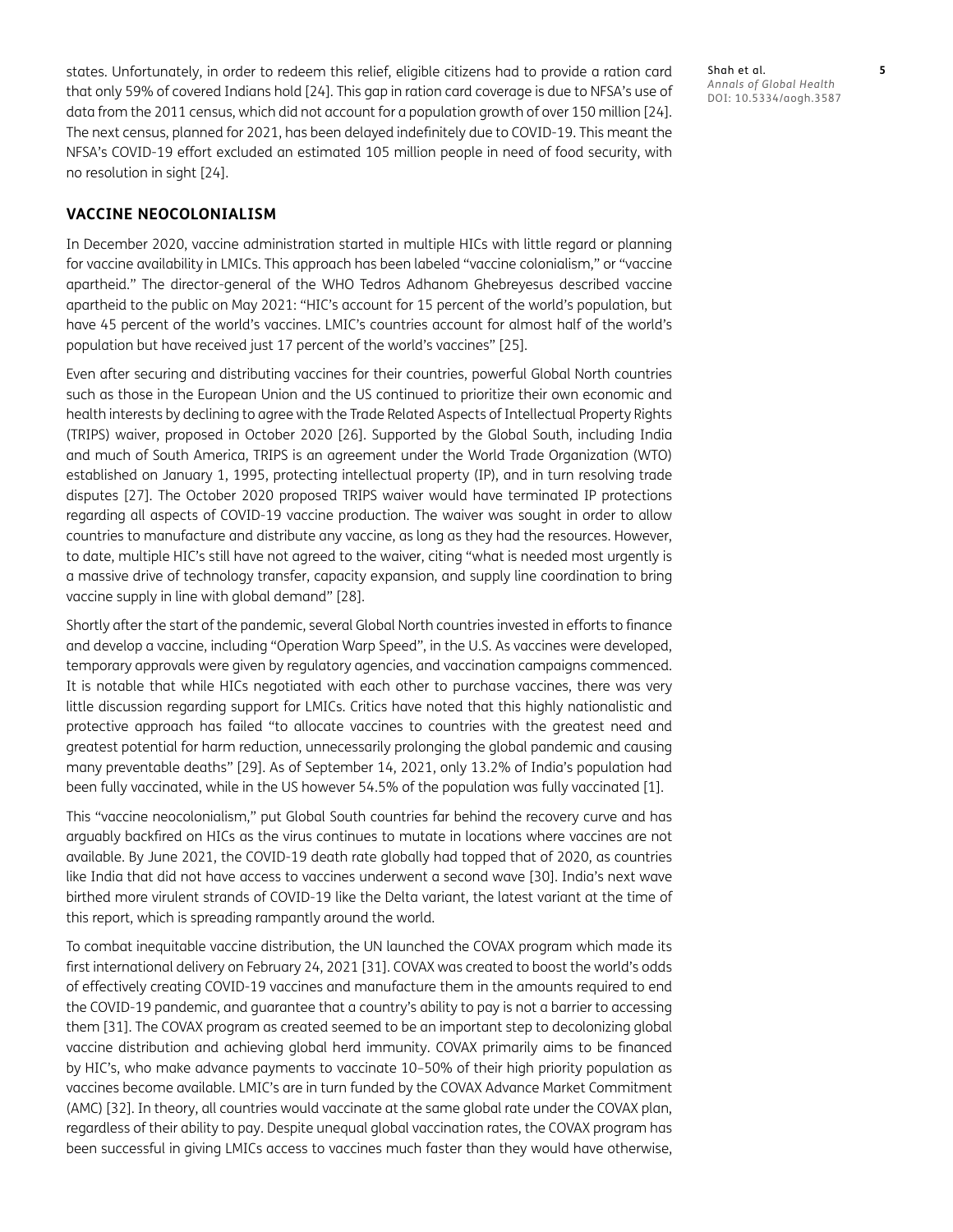reaching 100 nations within 2 months of its original delivery date [[31](#page-7-0)]. In spite of the country's low vaccination rate, India's Serum Institute produced a majority of COVAX's vaccine reserves, but vaccine export halted for over 6 months to concentrate on domestic vaccination during the second wave [\[33\]](#page-7-0). This move substantially curtailed COVAX's ability to deliver on its promised 2021 dose distribution around the world. While such resource nationalism seems to oppose our call for a decolonized vaccine distribution process, we maintain it is justifiable given India's LMIC status in the global COVID crisis. A nationalistic action by an LMIC versus an HIC should be given more leeway based on the many barriers to an effective COVID response enumerated in this very text, such as ill-advised lockdowns, transportation shutdowns, high population density, and delayed vaccine access compared to HICs. These barriers resulted in deaths exponentially higher than official counts. As such, India needed to reserve as many vaccines as possible for its citizens, conceivably beyond official allocation estimates.

The role of international organizations in pandemic response cannot be overstated. India responded quickly to WHO's pandemic declarations and recommendations, but those recommendations fell short of their promise given their lack of contextual implementation strategies. The limited, but important, success of the COVAX program further demonstrates the potential power of global collectives to support global health equity, however, refinements and actionable guidelines are necessary to increase and enforce HIC support for these efforts.

#### **CONCLUSION**

In just a few months, the Delta (B.1.617.1) variant emerging first in India has risen as the most infectious variant of SARS-CoV-2 to date. This variant serves as a cautionary tale—not only is it morally wrong for countries with rich histories of colonial power and generational wealth to overlook the necessity of an equitable global COVID-19 response, but doing so also has demonstrable dangerous consequences to their own populations.

The WHO must support LMICs in developing country-appropriate pandemic responses with more specific and culturally sensitive guidelines. In addition, a decolonial approach is required, which questions existing power structures within the WHO and other international organizations and dismantles lasting colonial influences that still impede former colonies like India from mounting context specific pandemic responses. Individual Global South governments like that of India must reflect on and invest in decolonizing their public health structures as well as federal and state pandemic approaches. We fear that Global North countries will not change their behavior for purely altruistic motives. As such, we call on representative global organizations to create and enforce mechanisms that ensure ethical and equitable pandemic responses programs, particularly in the area of vaccine development and distribution. Additional resources must be allocated to those countries that are working to outgrow the colonial legacies that abated their development while colonial powers flourished. This is the only way to reduce global disease burden and the spread of virus variants.

The UN and the WHO must develop more enforcement mechanisms to ensure compliance with collective programs such as COVAX. COVAX's model is a positive step for global vaccine equality and reducing COVID-19 spread. However, we endorse the Fair Priority Model as a better and equitable model for allocation of vaccines proportional to the emergent needs of each country [\[29\]](#page-7-0). In theory, this model would vaccinate the most vulnerable populations first to prevent premature deaths. Next, it would try to reduce economic and social costs by vaccinating lowincome populations to narrow the poverty gap, in turn increasing the country's gross national income [[29](#page-7-0)]. Lastly, it would focus on ending community spread by vaccinating places that have the most uncontrolled spread [[29](#page-7-0)]. This modification prioritizes the most disadvantaged nations and is not only a more ethical method of vaccine distribution, but also more efficiently reduces the global burden of future pandemics.

The future development and implementation of infectious disease surveillance, detection, and response must come from an in-depth analysis of India's population, their needs, their strengths, and their limits. The calamity of this pandemic has laid bare internal structures of classism, sociocultural disparities, and the developing nature of India's economy and infrastructure. Future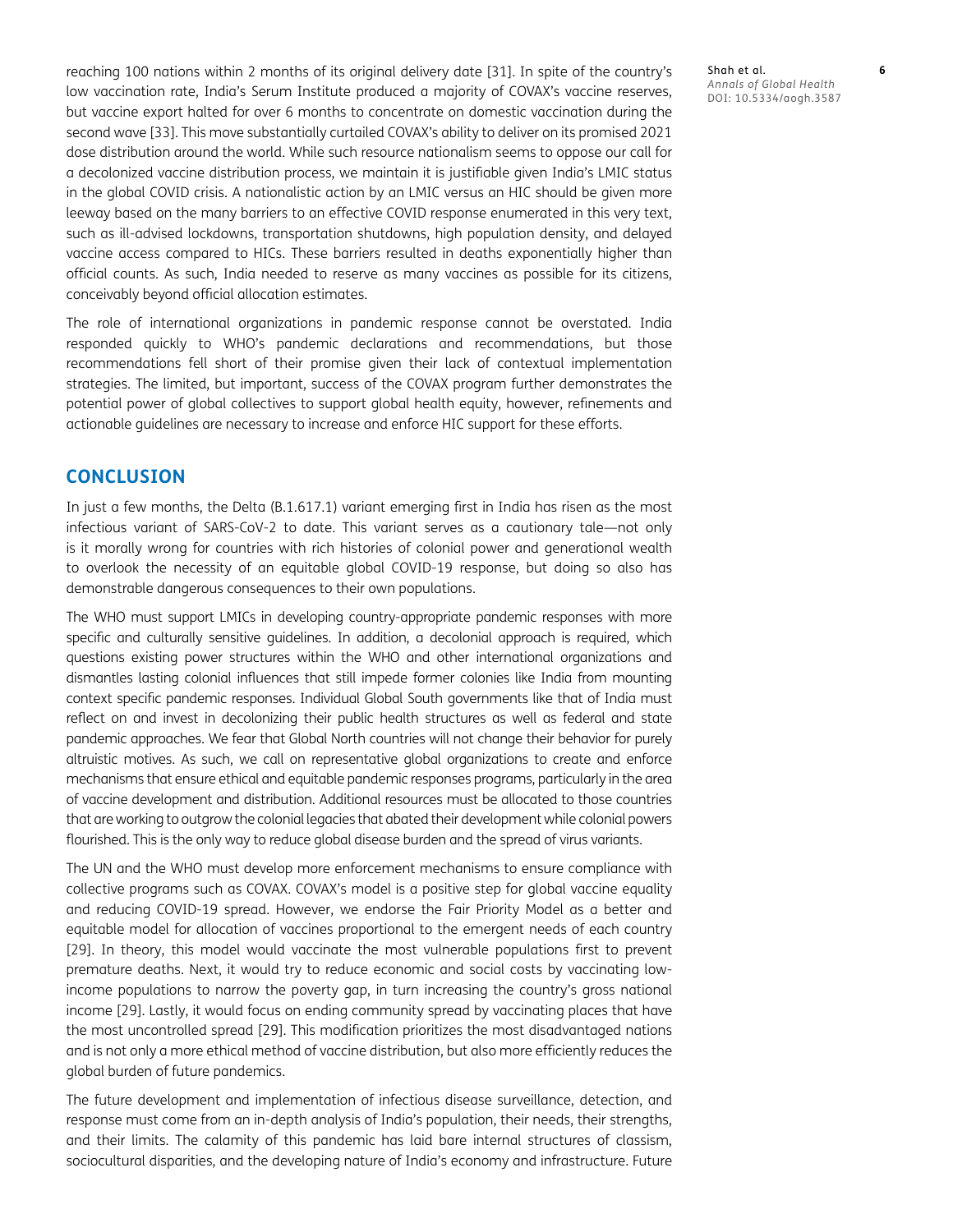<span id="page-6-1"></span>studies must analyze how the UN, WHO, and HICs can decolonize the global pandemic response framework and support LMICs as full partners with contextual needs and unique strengths. This is the challenge and promise of decolonized global health.

Shah et al. **7** *Annals of Global Health* DOI: 10.5334/aogh.3587

## **ACKNOWLEDGEMENTS**

We would like to acknowledge the University of Maryland, Baltimore Global Health Summit and Carlos Faerron Guzmán for providing us with the opportunity to publish our viewpoint. We would like to also acknowledge Virginia Rowthorn for her continual help in the preparation of this manuscript.

#### **COMPETING INTERESTS**

The authors have no competing interests to declare.

#### **AUTHOR CONTRIBUTIONS**

Both Dhruv M. Shah and Mrunmayi Kulkarni had equal contribution to this manuscript and are designated in equal parts as the first author. Poonam Mathur is designated as the senior author. Dhruv M. Shah and Mrunmayi Kulkarni conceived of the presented viewpoint. Poonam Mathur verified the information supporting the viewpoint, assisted Dhruv M. Shah and Mrunmayi Kulkarni to synthesize the conclusions of this work, and supervised the preparation of this manuscript.

We confirm that all authors had a role in writing this manuscript.

## <span id="page-6-0"></span>**AUTHOR AFFILIATIONS**

**Dhruv M. Shah, B.S.** *[orcid.org/0000-0001-9206-9192](https://orcid.org/0000-0001-9206-9192)* University of Maryland School of Medicine, US **Mrunmayi Kulkarni, B.S.** *[orcid.org/0000-0001-7226-2841](https://orcid.org/0000-0001-7226-2841)* Virginia Polytechnic Institute and State University, US **Poonam Mathur, D.O., M.P.H.** *[orcid.org/0000-0003-1346-9388](https://orcid.org/0000-0003-1346-9388)* University of Maryland School of Medicine, US

## **REFERENCES**

- 1. **Dong E, Du H, Gardner L.** An interactive web-based dashboard to track COVID-19 in real time. *The Lancet Infectious Diseases*. 2020; 20(5): 533–534. DOI: *[https://doi.org/10.1016/S1473-3099\(20\)30120-1](https://doi.org/10.1016/S1473-3099(20)30120-1)*
- 2. 2009 H1N1 Pandemic (H1N1pdm09 virus)|Pandemic Influenza (Flu)|CDC. Accessed August 15, 2021. *<https://www.cdc.gov/flu/pandemic-resources/2009-h1n1-pandemic.html>*
- 3. Covid-19 In the Global South: Impacts and Responses (2021). Accessed August 15, 2021. *[https://library.](https://library.oapen.org/viewer/web/viewer.html?file=/bitstream/handle/20.500.12657/42662/9781529217278_web_revised.pdf?sequence=7&isAllowed=y) [oapen.org/viewer/web/viewer.html?file=/bitstream/handle/20.500.12657/42662/9781529217278\\_web\\_](https://library.oapen.org/viewer/web/viewer.html?file=/bitstream/handle/20.500.12657/42662/9781529217278_web_revised.pdf?sequence=7&isAllowed=y) [revised.pdf?sequence=7&isAllowed=y](https://library.oapen.org/viewer/web/viewer.html?file=/bitstream/handle/20.500.12657/42662/9781529217278_web_revised.pdf?sequence=7&isAllowed=y)*
- 4. **Anand A, Sandefur J, Subramanian A.** Three New Estimates of India's All-Cause Excess Mortality during the COVID-19 Pandemic. *DC*. 2003; 416. Accessed August 15, 2021. *[www.cgdev.orgwww.cgdev.org](http://www.cgdev.orgwww.cgdev.org)*
- 5. Statement on the second meeting of the International Health Regulations (2005) Emergency Committee regarding the outbreak of novel coronavirus (2019-nCoV). Accessed September 10, 2021. *[https://](https://www.who.int/news/item/30-01-2020-statement-on-the-second-meeting-of-the-international-health-regulations-(2005)-emergency-committee-regarding-the-outbreak-of-novel-coronavirus-(2019-ncov)) [www.who.int/news/item/30-01-2020-statement-on-the-second-meeting-of-the-international-health](https://www.who.int/news/item/30-01-2020-statement-on-the-second-meeting-of-the-international-health-regulations-(2005)-emergency-committee-regarding-the-outbreak-of-novel-coronavirus-(2019-ncov))[regulations-\(2005\)-emergency-committee-regarding-the-outbreak-of-novel-coronavirus-\(2019-ncov\)](https://www.who.int/news/item/30-01-2020-statement-on-the-second-meeting-of-the-international-health-regulations-(2005)-emergency-committee-regarding-the-outbreak-of-novel-coronavirus-(2019-ncov))*
- 6. **Mohan M, Mishra S.** India's Response to the COVID-19 Pandemic: A Frontal Assault on the "Historically Dispossessed." DOI: *<https://doi.org/10.1177/0020731420968438>*
- 7. MoHFW|Home. Accessed September 13, 2021. *<https://www.mohfw.gov.in/>*
- 8. Coronavirus: India makes face masks mandatory for more than 300m people, punishable by up to six months in prison|The Independent|The Independent. Accessed September 10, 2021. *[https://](https://www.independent.co.uk/news/world/asia/coronavirus-india-face-masks-prison-police-who-delhi-mumbai-a9458516.html) [www.independent.co.uk/news/world/asia/coronavirus-india-face-masks-prison-police-who-delhi](https://www.independent.co.uk/news/world/asia/coronavirus-india-face-masks-prison-police-who-delhi-mumbai-a9458516.html)[mumbai-a9458516.html](https://www.independent.co.uk/news/world/asia/coronavirus-india-face-masks-prison-police-who-delhi-mumbai-a9458516.html)*
- 9. Why Did COVID-19 Cases Dramatically Decline In India?: Goats and Soda: NPR. Accessed August 15, 2021. *[https://www.npr.org/sections/goatsandsoda/2021/02/01/962821038/the-mystery-of-indias](https://www.npr.org/sections/goatsandsoda/2021/02/01/962821038/the-mystery-of-indias-plummeting-covid-19-cases)[plummeting-covid-19-cases](https://www.npr.org/sections/goatsandsoda/2021/02/01/962821038/the-mystery-of-indias-plummeting-covid-19-cases)*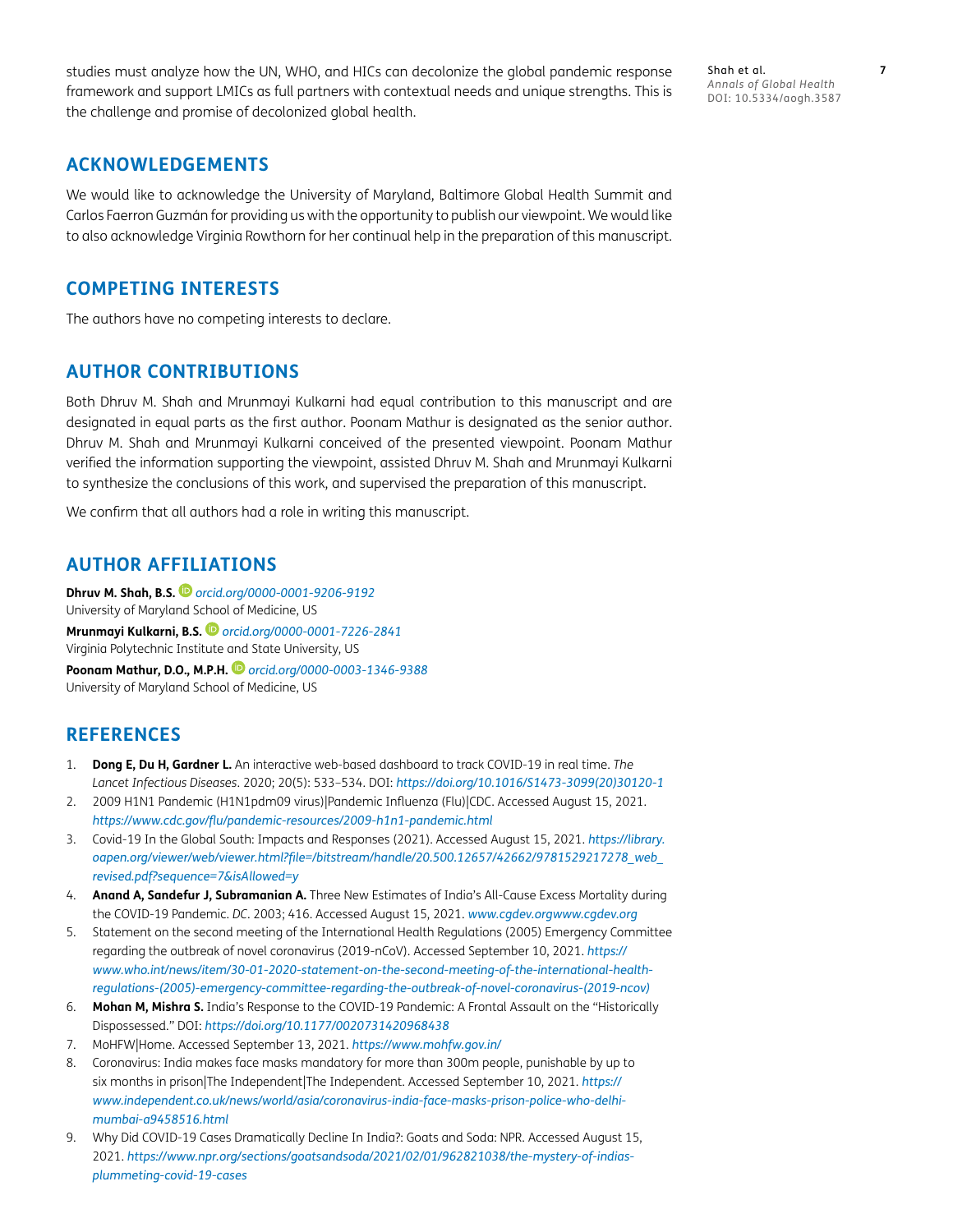- <span id="page-7-0"></span>10. **Campedelliid GM, D'orsogna MR.** Temporal clustering of disorder events during the COVID-19 pandemic. Published online; 2021. DOI: *<https://doi.org/10.1371/journal.pone.0250433>*
- 11. **Kumar Kar S, Ransing R, Yasir Arafat SM, Menon V.** Second wave of COVID-19 pandemic in India: Barriers to effective governmental response. Published online; 2021. DOI: *[https://doi.org/10.1016/j.](https://doi.org/10.1016/j.eclinm.2021.100915) [eclinm.2021.100915](https://doi.org/10.1016/j.eclinm.2021.100915)*
- 12. **Menon V, Kar SK, Ransing R, Arafat SMY.** Impending Second Wave of COVID-19 Infections: What India Needs to Do? *Asia Pacific Journal of Public Health*. 2021; 33(4). DOI: *[https://doi.](https://doi.org/10.1177/1010539521998862) [org/10.1177/1010539521998862](https://doi.org/10.1177/1010539521998862)*
- 13. The Epidemic Diseases Act, 1897|Legislative Department|Ministry of Law and Justice|GoI. Published online 1897. Accessed September 13, 2021. *[https://legislative.gov.in/actsofparliamentfromtheyear/](https://legislative.gov.in/actsofparliamentfromtheyear/epidemic-diseases-act-1897) [epidemic-diseases-act-1897](https://legislative.gov.in/actsofparliamentfromtheyear/epidemic-diseases-act-1897)*
- 14. **Tagat A, Kapoor H.** Go Corona Go! Cultural beliefs and social norms in India during COVID-19.
- 15. Coronavirus: Is social distancing an oxymoron in India? BBC News. Accessed September 10, 2021. *<https://www.bbc.com/news/world-asia-india-52393382>*
- 16. Housing, household transmission and ethnicity: For SAGE meeting 26th November 2020 Consensus statement.
- 17. Coronavirus Lockdown: After Ahmedabad, Surat To Close Vegetable Shops From May 9. Accessed September 10, 2021. *[https://www.outlookindia.com/website/story/india-news-coronavirus-lockdown](https://www.outlookindia.com/website/story/india-news-coronavirus-lockdown-after-ahmedabad-surat-to-close-vegetable-shops-from-may-9/352269)[after-ahmedabad-surat-to-close-vegetable-shops-from-may-9/352269](https://www.outlookindia.com/website/story/india-news-coronavirus-lockdown-after-ahmedabad-surat-to-close-vegetable-shops-from-may-9/352269)*
- 18. Lockdown extension sees Madurai residents crowding shops|Madurai News Times of India. Accessed September 10, 2021. *[https://timesofindia.indiatimes.com/city/madurai/lockdown-extension-sees-city](https://timesofindia.indiatimes.com/city/madurai/lockdown-extension-sees-city-residents-crowding-shops/articleshow/75149545.cms)[residents-crowding-shops/articleshow/75149545.cms](https://timesofindia.indiatimes.com/city/madurai/lockdown-extension-sees-city-residents-crowding-shops/articleshow/75149545.cms)*
- 19. India Covid: Kumbh Mela pilgrims turn into super-spreaders BBC News. Accessed September 13, 2021. *<https://www.bbc.com/news/world-asia-india-57005563>*
- 20. **Boyd M, Wilson N.** Failures with COVID-19 at the international level must not be repeated in an era facing global catastrophic biological risks. Published online; 2021. DOI: *[https://doi.org/10.1111/1753-](https://doi.org/10.1111/1753-6405.13082) [6405.13082](https://doi.org/10.1111/1753-6405.13082)*
- 21. **Ward PR, Macdougall C, Sinha RK, Kuznetsova L.** COVID-19: The World Community Expects the World Health Organization to Play a Stronger Leadership and Coordination Role in Pandemics Control. *Frontiers in Public Health*. 2019; 8: 470. *[www.frontiersin.org](http://www.frontiersin.org)*. DOI: *<https://doi.org/10.3389/fpubh.2020.00470>*
- 22. India's Path to 10.8 Million Covid-19 Cases: Socio-Economic Impact and State Response|Middle East Institute. Accessed September 10, 2021. *[https://www.mei.edu/publications/indias-path-108-million](https://www.mei.edu/publications/indias-path-108-million-covid-19-cases-socio-economic-impact-and-state-response#_ftn6)[covid-19-cases-socio-economic-impact-and-state-response#\\_ftn6](https://www.mei.edu/publications/indias-path-108-million-covid-19-cases-socio-economic-impact-and-state-response#_ftn6)*
- 23. *World Migration Report 2020*. UN; 2019. DOI: *<https://doi.org/10.18356/b1710e30-en>*
- 24. A review of the coverage of PDS. Accessed August 17, 2021. *[https://www.ideasforindia.in/topics/poverty](https://www.ideasforindia.in/topics/poverty-inequality/a-review-of-the-coverage-of-pds.html)[inequality/a-review-of-the-coverage-of-pds.html](https://www.ideasforindia.in/topics/poverty-inequality/a-review-of-the-coverage-of-pds.html)*
- 25. COVID-19: World at risk of "vaccine apartheid", warns World Health Organization Chief. Accessed September 13, 2021. *[https://www.republicworld.com/world-news/global-event-news/covid-19-world-at](https://www.republicworld.com/world-news/global-event-news/covid-19-world-at-risk-of-vaccine-apartheid-warns-world-health-organization-chief.html)[risk-of-vaccine-apartheid-warns-world-health-organization-chief.html](https://www.republicworld.com/world-news/global-event-news/covid-19-world-at-risk-of-vaccine-apartheid-warns-world-health-organization-chief.html)*
- 26. Eprs. World Trade Organization TRIPS waiver to tackle coronavirus. Published online 2021. Accessed September 19, 2021. *<http://www.europarl.europa.eu/thinktank>*
- 27. WTO|Ministerial conferences Doha 4th Ministerial TRIPS declaration. Accessed September 19, 2021. *[https://www.wto.org/english/thewto\\_e/minist\\_e/min01\\_e/mindecl\\_trips\\_e.htm](https://www.wto.org/english/thewto_e/minist_e/min01_e/mindecl_trips_e.htm)*
- 28. America and the TRIPS Waiver: You Can Talk The Talk, But Will You Walk The Walk?|Health Affairs. Accessed September 10, 2021. *<https://www.healthaffairs.org/do/10.1377/hblog20210712.248782/full/>*
- 29. **Herzog LM, Norheim OF, Emanuel EJ, McCoy MS.** Covax must go beyond proportional allocation of covid vaccines to ensure fair and equitable access. *BMJ*. 2021; 372. DOI: *<https://doi.org/10.1136/bmj.m4853>*
- 30. Global COVID deaths in 2021 have topped all of last year's|CIDRAP. Accessed August 16, 2021. *[https://](https://www.cidrap.umn.edu/news-perspective/2021/06/global-covid-deaths-2021-have-topped-all-last-years) [www.cidrap.umn.edu/news-perspective/2021/06/global-covid-deaths-2021-have-topped-all-last-years](https://www.cidrap.umn.edu/news-perspective/2021/06/global-covid-deaths-2021-have-topped-all-last-years)*
- 31. COVAX reaches over 100 economies, 42 days after first international delivery. Accessed September 13, 2021. *[https://www.who.int/news/item/08-04-2021-covax-reaches-over-100-economies-42-days-after](https://www.who.int/news/item/08-04-2021-covax-reaches-over-100-economies-42-days-after-first-international-delivery)[first-international-delivery](https://www.who.int/news/item/08-04-2021-covax-reaches-over-100-economies-42-days-after-first-international-delivery)*
- 32. COVAX explained|Gavi, the Vaccine Alliance. Accessed September 13, 2021. *[https://www.gavi.org/](https://www.gavi.org/vaccineswork/covax-explained) [vaccineswork/covax-explained](https://www.gavi.org/vaccineswork/covax-explained)*
- 33. COVAX: Covid-19: Where a vast global vaccination program COVAX went wrong The Economic Times. Accessed September 14, 2021. *[https://economictimes.indiatimes.com/news/international/world](https://economictimes.indiatimes.com/news/international/world-news/covid-19-where-a-vast-global-vaccination-program-covax-went-wrong/articleshow/84967810.cms?from=mdr)[news/covid-19-where-a-vast-global-vaccination-program-covax-went-wrong/articleshow/84967810.](https://economictimes.indiatimes.com/news/international/world-news/covid-19-where-a-vast-global-vaccination-program-covax-went-wrong/articleshow/84967810.cms?from=mdr) [cms?from=mdr](https://economictimes.indiatimes.com/news/international/world-news/covid-19-where-a-vast-global-vaccination-program-covax-went-wrong/articleshow/84967810.cms?from=mdr)*

Shah et al. **8** *Annals of Global Health* DOI: 10.5334/aogh.3587